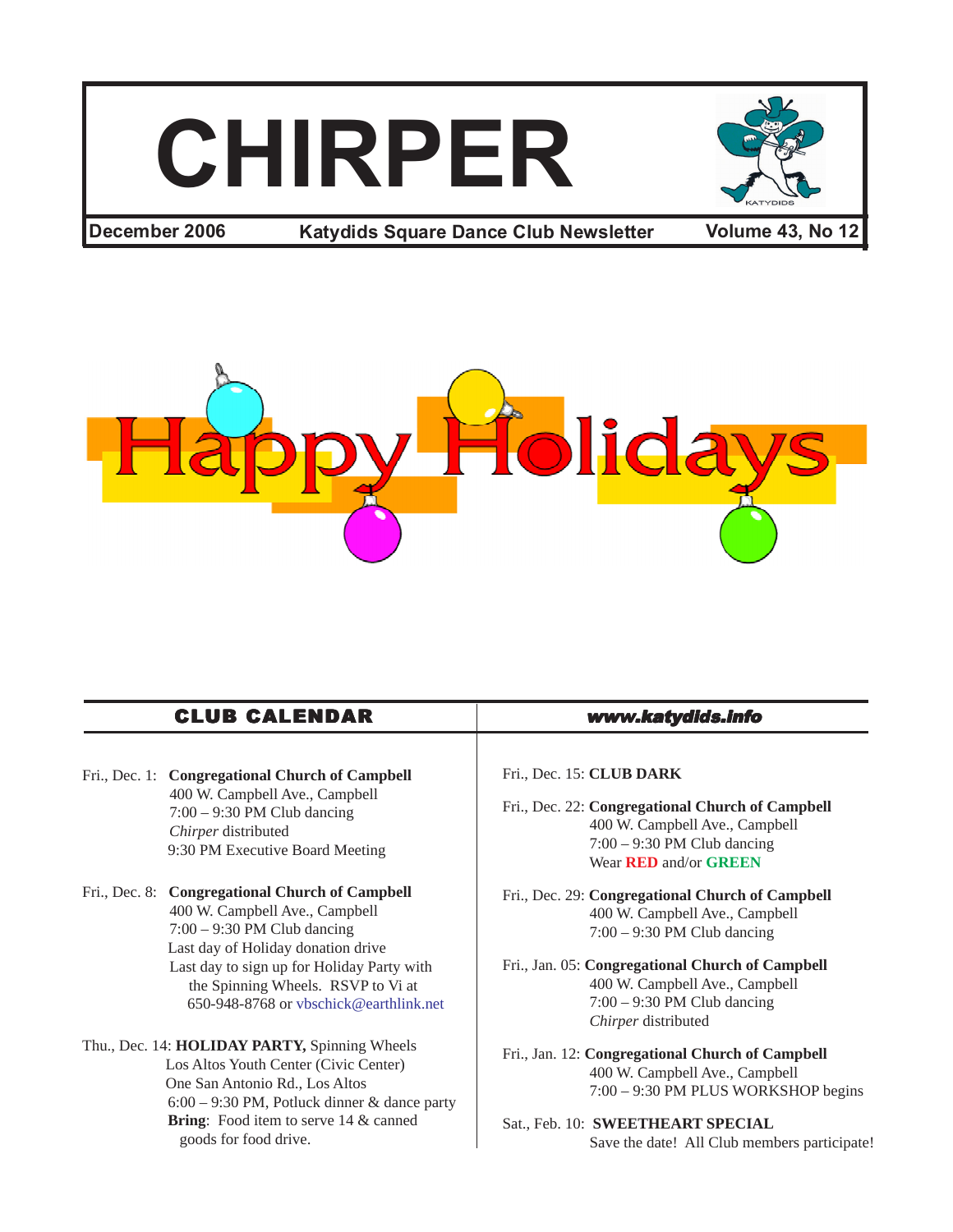#### SQUARE HEAD ASSIGNMENTS &

**Duties** 

*Acting Super Square Head - Lloyd Darknell (408) 286-7262*

| Dec. 1   | Wies                 |
|----------|----------------------|
| Dec. 8   | Schaffer             |
| Dec $15$ | <b>CLUB DARK</b>     |
| Dec. 22  | <b>Stevens</b>       |
| Dec. 29  | Willey               |
|          |                      |
| Jan. 05  | <b>Benevento</b>     |
| Jan. 12  | <b>Bennett</b>       |
| Jan. 19  | Boyd/Fifield/Grizard |
| Jan. 26  | Franger/Moore, D.    |
|          |                      |

#### **On dance night** *PRIOR* **to your duty night:**

• Help pack up supplies and jugs and put into Club Cupboard. Notify Acting Super Square Head, Lloyd Darknell, at 408-286-7262 of any needed supplies or change of duty assignments dates.

#### **Before the dance:**

- Contact Square Head for following week to be sure they will be there.
- On scheduled nights, the designated Square Heads should arrive **before** 7:00 P.M.
- Set up tables and chairs as needed.
- Bring 6-8 lbs ice for cooler and make ice water.
- Start hot water for tea and coffee.

#### **During club dance:**

- Welcome everyone at the door.
- Offer raffle tickets, 5 tickets for \$1
- Have guests sign guest book and collect \$4.00 donation per guest.
- Give guest names to president or membership chair for introduction during announcements.
- Divide the raffle proceeds--50% to the Club, 50% to the "cups".
- Check that water and cups do not run out.
- **If Treasurer is not present, pass monies collected on to any Executive Board Member.**

**After the dance:** *Clean up***!!** Take the trash bags out to the dumpster (locked) located in the side parking lot. The key is hanging on the wall by the door to the kitchen.

### CHAPLAIN'S REPORT

Birthday cards were sent to **Bill Schaffer**, **Joann Osborne**, **Dave Andersen** and **Bob Bennett** to celebrate their birthdays in November. Anniversary cards were sent to **Ted** and **Kathy Shaney** and **Skip** and **Stephanie Stevens** as both couples celebrated on the 12th of November. Get well cards were sent to **Ted Shaney** and **Louise Hosoda**. The Katydids hope you are feeling better. I would like to say Thank You for my birthday card, I really appreciated you thinking of me.

 $\sim$ June Helfrích, Chaplain

○○○○○○○○○ ○○○○○○○○○

#### UPCOMING SQUARE DANCE

**Dec. 7: Annual Toy Dance; Lucky Steppers** German-American Hall, 230 Plymouth St, Santa Cruz 7:30 – 9:30 PM, Callers: Harold Fleeman, Don Benson, and Roger Smith Cuers: Sue & Phil Harris Cost: 1 unwrapped toy or \$5.00 per person for the Salvation Army.

**Dec. 16: Holiday Square Dance Party**

Ralston Middle School, Belmont  $7:30 - 10:30$  PM Cuer: Wendy-Jean Iannico Caller: Ed Kremers

**Dec. 31: New Years Eve; Pleasanton Singles N' Pairs** St. Philip Lutheran Church, Dublin 8:30 – 9:00 PM PreRounds: George Gardner & Priscilla Staver 9:00 – 12:15 AM Caller: Mike Sikorsky Info: (925) 828-2535

#### **Jan. 6: Running Bear, Krazy Dazys**

John Muir Middle School 7:30 – 8:00 PM PreRounds with the Hursts 8:00 – 10:30 PM Caller: Eric Henerlau

○○○○○○○○○ ○○○○○○○○○

#### NEWER DANCER HOEDOWN

Be an angel – support our newest dancers!!

#### *September 2006 Class Level*

**Sat., Dec. 2: Rockin' Jokers** John Muir Middle School 7:00 – 10:00 PM; Caller: Roger Smith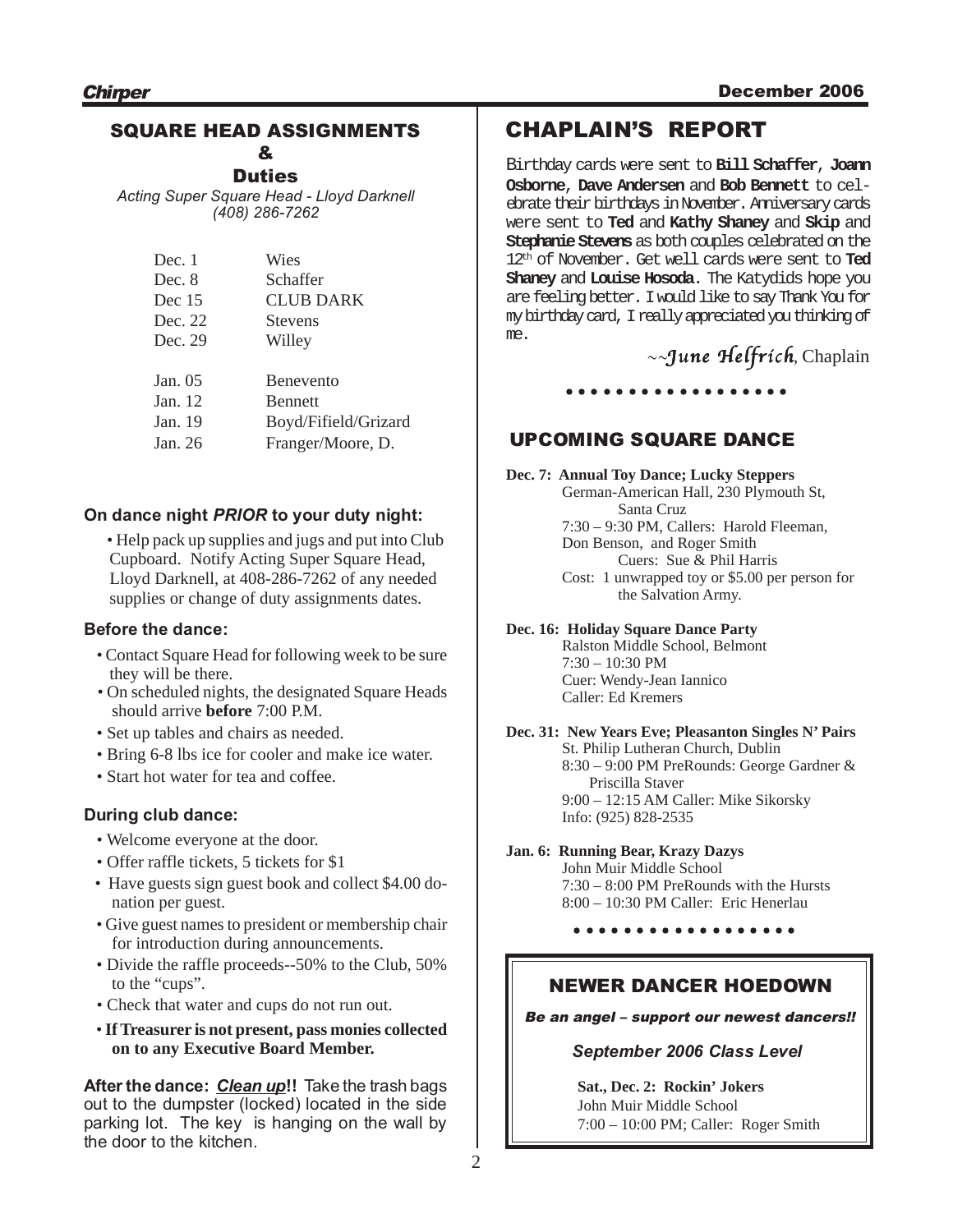

## Winter 2006 BEGINNER Square Dance Classes

#### **MONDAYS:**

Bows and Beaus: Instructor: Keith Ferguson Start: January; 7:30 – 9:30 PM at Loyola School,, 770 Berry Ave., Los Altos Contact: contact@bowsandbeaus.org Singles, Couples

#### **TUESDAYS:**

Single Squares of Sunnyvale: Instructor: Eric Henerlau Start: January; 7:00 – 8:30 PM Murphy Park Community Center, Sunnyvale Contact: Joe (408) 996-0174

○○○○○○○○○ ○○○○○○○○○



#### THE PRESIDENT'S CORNER - -

#### Hi Katydids

I can't believe that it is December already. Our next dance party will be the Christmas Party and Dance on Thursday, December 14, with the Spinning Wheels. [ed. note: see invitation on page 5. . .last day to RSVP is Dec. 8th] I hope that all our members will come and join the Spinning Wheels for their last Dance, as they will be folding their club that night. Maybe we will be able to talk some of them into joining our club.

I talked to the Church and we can use the hall on December  $22<sup>nd</sup>$  and  $29<sup>th</sup>$ . The majority of the e-mail replies I received from members were to go ahead and dance on those two nights.

We still need some volunteers to chair some Sweetheart Special committees. See Bob Bennett if you can help us out. We need everyone's help to make the dance a success. February  $10<sup>th</sup>$  will be here before we know it.

~ ~ *Lloyd Darknell*

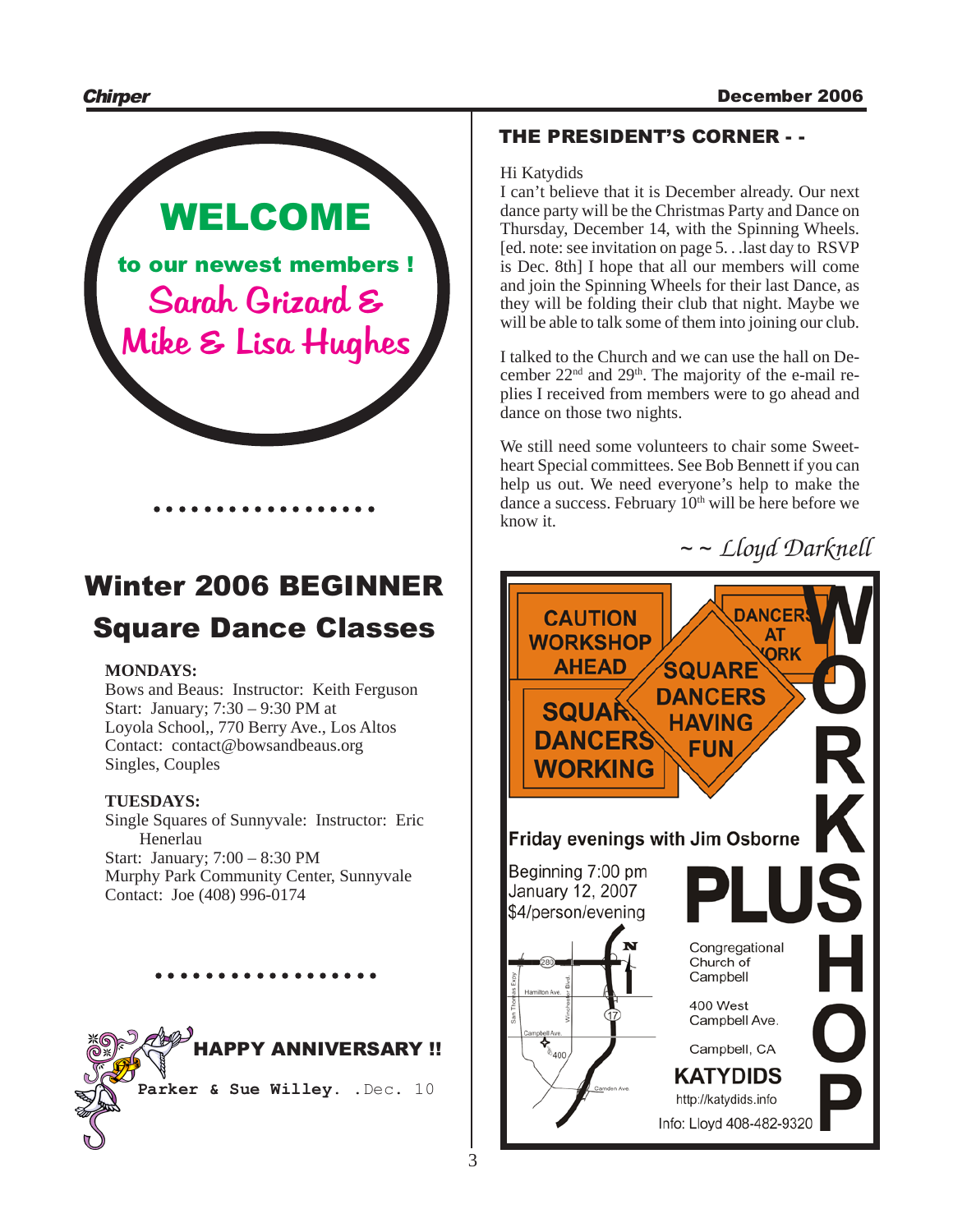#### From Don Gaubatz

In case you didn't see this article from HoustonChronicle.com.. No surprises here, but nice validation. I'm sure square dancing will have the same effect.

http://www.chron.com/disp/story.mpl/nation/4329558.html

Study finds dance is an effective way to help cardiac patients

#### By MARILYNN MARCHIONE

CHICAGO - Italian researchers have come up with a novel way for cardiac rehabilitation patients to exercise their damaged hearts without having to squeeze into spandex or gyrate in a gym: waltzing.

The dance proved to be just as effective as bicycle and treadmill training for improving exercise capacity in a study of 110 heart failure patients, 89 of them men. Compared with others, dancers also reported slightly more improvement in sleep, mood, and the ability to do hobbies and housework and have sex.

"We have to find something that may capture the patients' interest," Dr. Romualdo Belardinelli, director of cardiac rehabilitation at Lancisi Heart Institute in Ancona, Italy, said at an American Heart Association meeting in Chicago on Sunday.

Waltzing was chosen for the study because it is "internationally known" and is quite aerobic, as the study ultimately verified, he said.

The new study involved heart failure patients with an average age of 59. The condition occurs when weakened hearts can no longer pump blood effectively, making simple activities such as climbing stairs and walking the dog tough to do, let alone enjoy.

Researchers assigned 44 patients to a supervised exercise training program of cycling and treadmill work three times a week for eight weeks.

Another group of 44 took dance classes in the hospital gym, alternating between slow and fast waltzes for 21 minutes, three times a week for eight weeks. A third group of 22 patients had no exercise.

Cardiopulmonary fitness increased at similar rates among those who danced or exercised and did not change in those who did neither. Oxygen uptake increased 16 percent among exercisers and 18 percent among dancers. The anaerobic threshold — the point where muscles fatigue — rose 20 percent among exercisers and 21 percent among dancers.

#### GREETINGS FROM SANDY ~ ~

*December greetings from Tennessee! We just completed our fourth Thanksgiving dinner, so I am ready to put away autumn and bring out the Christmas decorations. Here is a fun poem our square dance caller read to the Knoxville Squares last December:*

#### **The Night Before Christmas**

'Twas the class before Christmas and all over the floor The students were struggling to learn one figure more. The punch bowls were filled and the snack table spread. There were hopes that the calls would stay in our heads.

There was allemande left and allemande thar, And then slip the clutch. Oooops, I've gone too far. What did he call? Did he say, "Weave the ring?" Are you my corner or partner? Do you think we should swing?

The head gent stepped on the side lady's toes. Pass through, star through – That's not how it goes! The angels were lost, they hadn't a clue. They couldn't remember a right and left through.

Then out on the floor there arose such a clatter That we all spun about to see what was the matter. Dive through was the call. It's simple enough, Till both couples dive and get knocked on their duff.

The caller was sweating; you could see the mic shake. His voice – it was strained and his smile was a fake. It could get worse but somehow it did, As the dancers all stumbled, tripped, reeled and slid.

No one could follow the simplest call And hopeless confusion reigned in the hall. The caller was crying, he couldn't take any more. He abandoned his system and ran for the door.

But some heard him mutter as he fled from the site: "If you call that dancing, then have a good night?"

○○○○○○○○○ ○○○○○○○○○

 $\sim$ 

## $\sim$  Sandy Ferrill

| <b>HAPPY BIRTHDAY !!</b> |         |  |
|--------------------------|---------|--|
| Amy Helfrid              | Dec. 10 |  |
| Mike Hughes              | Dec. 18 |  |
| Skip Stevens             | Jan. 04 |  |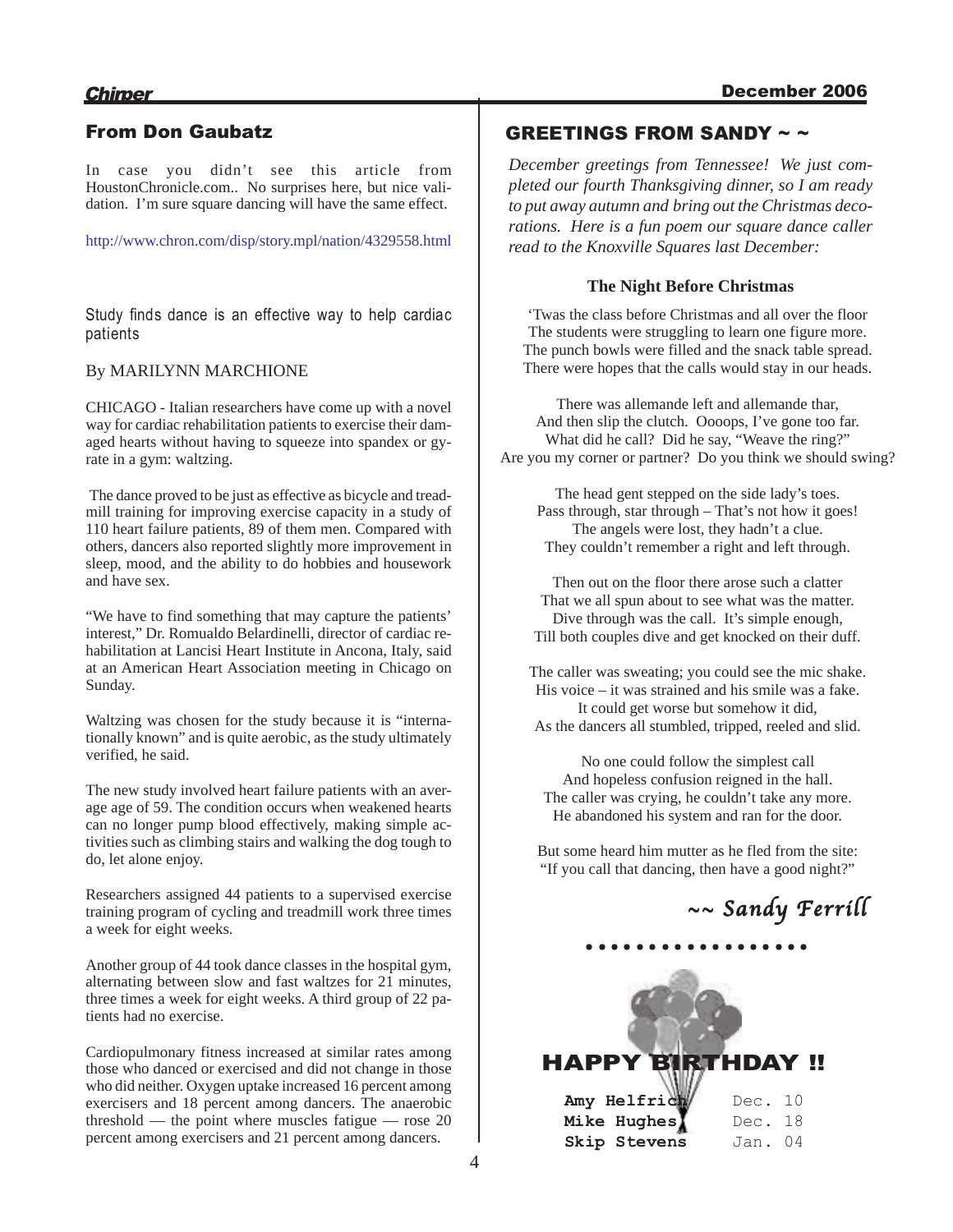Spinning Wheels Square Dance Club **Invites** the Katydids to their

## **Christmas Party**

## Thursday, December 14, 2006 at 6:00 PM

Los Altos Youth Center (Civic Center) One San Antonio Road Los Altos

Please join us for good food, dancing and fun

RSVP by **December 8th** to: Vi Schick 650/948-8768 – OR – vbschick@earthlink.net

POTLUCK FOOD ASSIGNMENTS:

| A to G   | Bring a SALAD to serve 14    |
|----------|------------------------------|
| $H$ to L | Bring a DESSERT to serve 14  |
| M to $Z$ | Bring a HOT DISH to serve 14 |

• Please bring canned goods for Mountain View and Los Altos Community Services